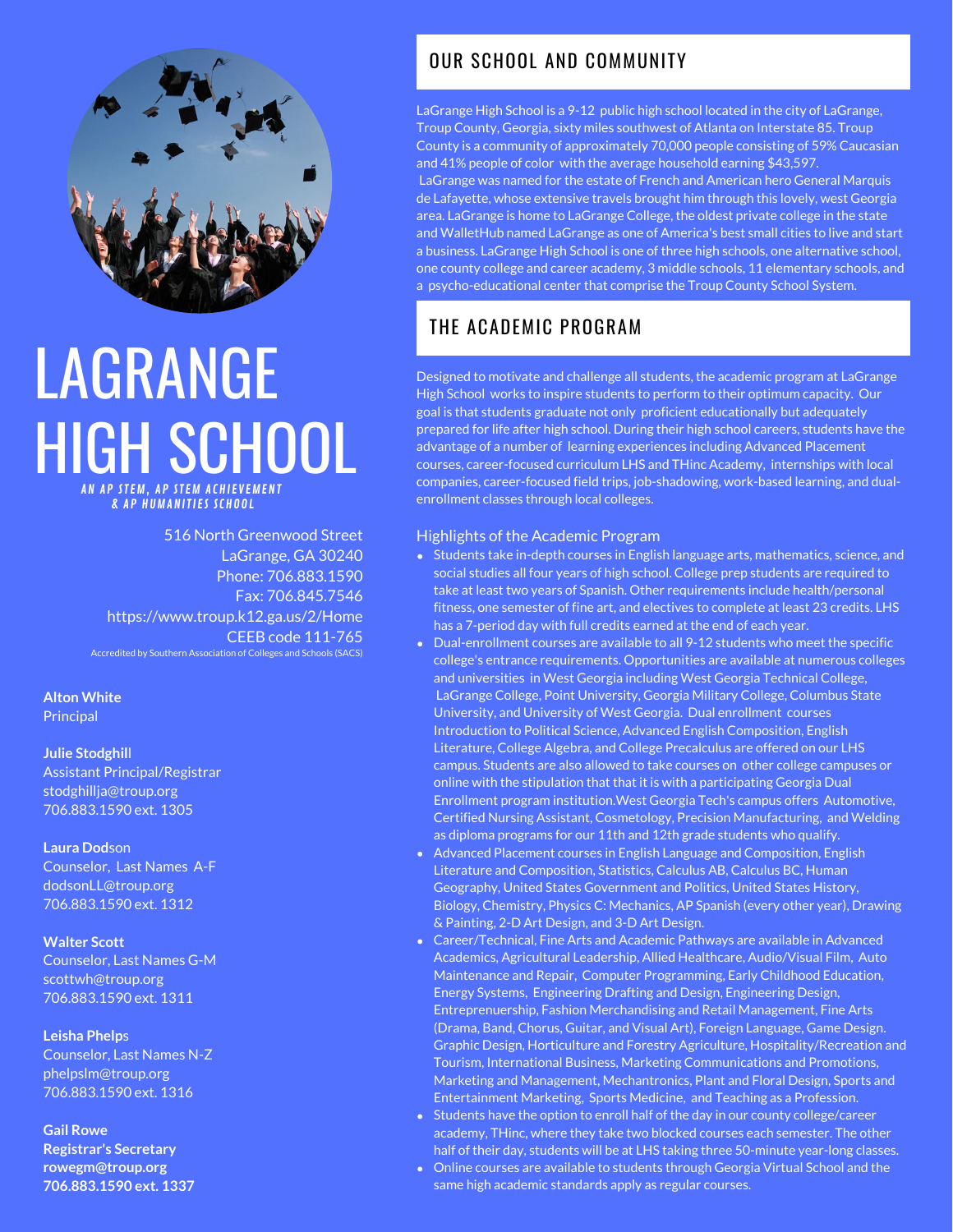# **BY THE NUMBERS**

# **1903**

The year LaGrange High School was founded

# **1,213**

Number of students in grades 9-12 48% female/52% male 55% free/reduced lunch 17.3% gifted 9.4% exceptional education 4.5% limited English proficiency

### **59**

Percentage of students who self-identify as non-Caucasian

# **72**

Percentage of faculty members who hold advanced degrees

# **260**

Class of 2019 graduates 41% attending 4-year college 3% attending 2-year college 10% attending technical school 2% entering armed forces

## **111**

Class 0f 2019 Hope Scholarship eligible students

### **Grading Scale**

A= 90-100 B= 80-89  $C = 70 - 79$ F= 69 and below

### CO-CURRICULAR ACTIVITIES

Athletics: football, soccer, baskeball, cross country, track, baseball, softball, swimming, wrestling, tennis, volleyball, golf.

Activities: Blue Crew, Drama Club, Fellowship of Christian Athletes, FFA, FCCLA, Foreign Language Club, Granger Gazette, Mark's Maniacs, Red Cross, Student Council, Tri-M Music Society, Thrive Mental Health Club, Academic Bowl, Art Club, Circle of Friends Club, FMLA/DECA, National Honor Society, Recycling Club, Robotics Club, Service Club, Skills USA/National Technical Honor Society, Fishing Team, Speech and Debate Club.

### ADVANCED PLACEMENT

|                         |          |          |          |               |           |      | 2019 2018 2017 2016 2015 Total 5-Yr. Avg |
|-------------------------|----------|----------|----------|---------------|-----------|------|------------------------------------------|
| <b>Scholar</b>          | 16       | 10       | 21       | 25            | 25        | 97   | 19.4                                     |
| <b>Honor</b>            | 4        | 8        | 12       | 8             | 6         | 38   | 7.6                                      |
| <b>Distinction</b>      | 4        | 7        | 13       | 14            | 20        | 58   | 11.6                                     |
| <b>National Scholar</b> | $\Omega$ | $\Omega$ | $\Omega$ | $\mathcal{P}$ | ا 5       | 7    | 2.8                                      |
| <b>Total Scholars</b>   | 24       | 25       | 46       | 49            | 56        | 190  | 38                                       |
| <b>Total Students</b>   | 146      | 138      | 150      | 151           | 137       | 722  | 144.4                                    |
| <b>Total Exams</b>      | 240      | 198      | 277      | 262           | 260       | 1237 | 247.4                                    |
| Score of 3 or better %  | 56.8     | 66.7'    | 62.0     |               | 61.6 72.3 |      | 63.88%                                   |

### SAT/ACT PROFILE CLASS OF 2019 COHORT

#### **SAT SCORES (143 TESTED) CLASS OF 2019 COHORT**

| <b>ERW</b> |                                             | <b>MATH</b> |     |
|------------|---------------------------------------------|-------------|-----|
| 700-800    | 1%                                          | 700-800     | -6% |
| 600-690    | 22%                                         | 600-690 13% |     |
| 500-590    | 41%                                         | 500-590 35% |     |
| 400-490    | 33%                                         | 400-490 41% |     |
| 300-390    | 3%                                          | $300 - 390$ | .5% |
|            | $1\%$<br>1200-1390 18%<br>40%<br>38%<br>3%1 |             |     |

#### **ACT SCORES:** Composite 20.2

#### WEIGHTED GPA AND CLASS RANK CALCULATION

|                    | <b>WEIGHTED GPA</b> |            |
|--------------------|---------------------|------------|
| % OF CLASS OF 2020 | HIGH                | <b>LOW</b> |
| $1\%$              | 5.000               | 5.000      |
| 5%                 | 4.898               | 4.708      |
| 10%                | 4.696               | 4.500      |
| 15%                | 4.478               | 4.250      |
| 20%                | 4.238               | 4.068      |
| 30%                | 4.043               | 3.810      |
| 40%                | 3.795               | 3.476      |
| 50%                | 3.452               | 3.167      |
| 75%                | 3.143               | 2.524      |

#### \*Weighted GPA :

For APs and PSO core courses: 6 points for A, 5 points for B , 4 points for C, 0 points for F. For all other courses: 4 points for A, 3 points for B, 2 points for C, 0 points for F. Please note that Weighted GPA is not used for rank but for informational purposes only.

#### **\*Class rank** :

Determined by adding up the total number of weighted points earned by each student. Weighted points are determined using the same scale as the weighted GPA. The student with the **greatest number** of weighted points is ranked number one in the class.